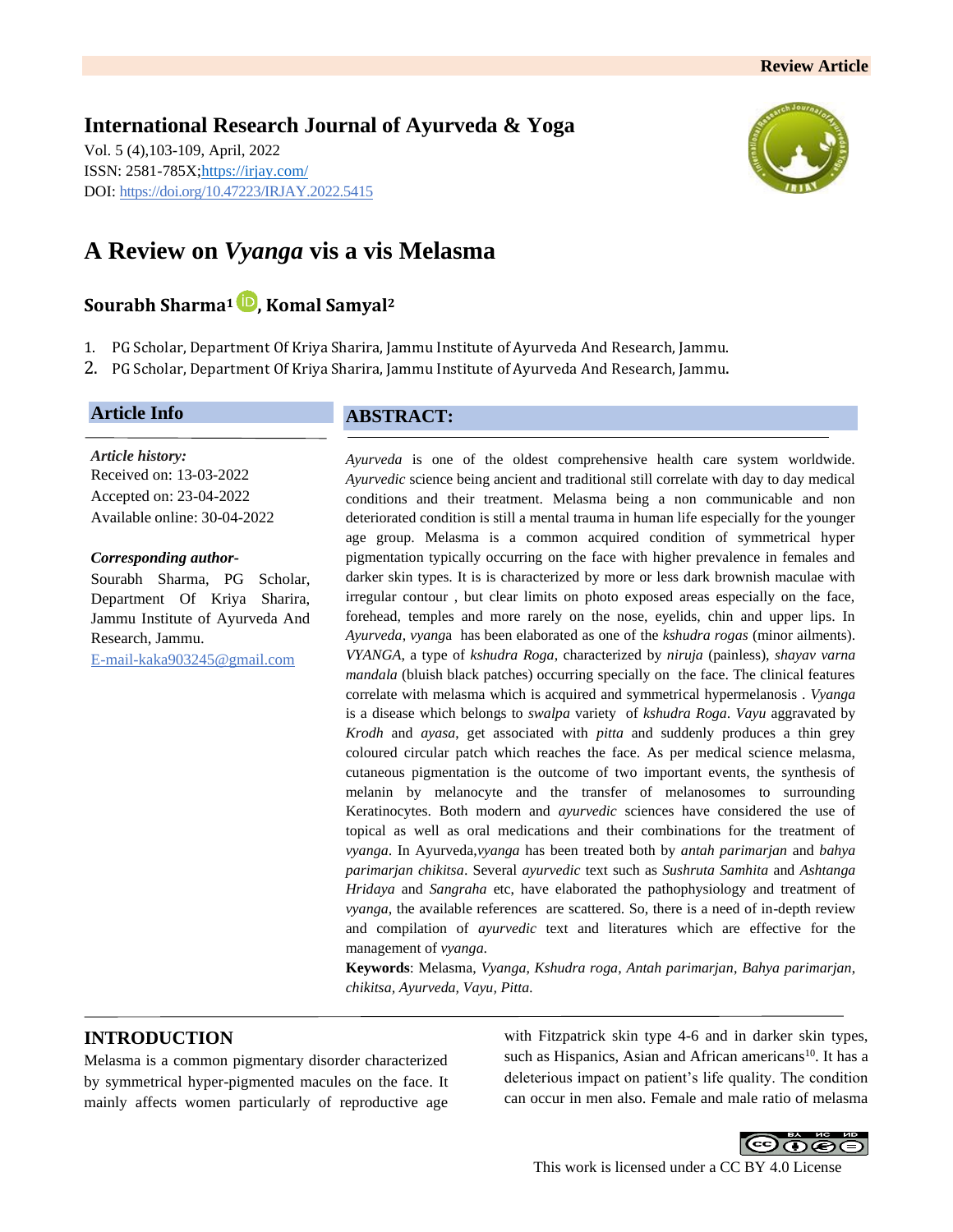prevalence in India is approximately 4:1 and in Singapore 21:1. The aetio pathogenesis of melasma includes genetic factors, UV exposure, hormonal activity, drugs such as phenytoin and cosmetics etc<sup>10</sup>.

Melasma is an acquired and symmetrical hypermelanosis characterized by more or less dark brownish maculae, with irregular contour, but clear limits, on photo exposed areas, especially the face, forehead, temples, and more rarely on the nose, eyelids, chin, and upper lips. Even minor changes in the cellular environment affect melanosomes and pigmentation. Numerous intrinsic and extrinsic factors are responsible for a whole range of responses in melanosome structure and distribution under different types of stress. Cutaneous pigmentation is the outcome of two important events, the synthesis of melanin by melanocytes and the transfer of melanosomes to surrounding keratinocytes. Number of melanocytes in human skin of all types is essentially constant. But the number, size, and manner in which melanosomes are distributed within keratinocytes vary. The melanin content of human melanocytes is heterogeneous not only between different skin types but also between different sites of the skin from the same individual.

*Ayurveda* has mentioned the melasma as *Vyanga* in *Kshudraroga* by all *Acharyas*. The etiological factors, pathogenesis of *Vyanga* are explained in *Ayurveda*. In *Vyanga Vata* and *Pitta dosha* are mainly involved. They along with each other due to causative factors suddenly produce *Vyanga* on face region. Because there are not many research articles found in it. Hence the research articles discuss will highlight, evaluate, elaborate and discuss about etiology, pathology and perspective *Ayurvedic* treatment of melasma with special reference to *Vyanga*.

# **AIMS AND OBJECTIVES**

1. To search and re-evaluate the *Vyanga* in various *Ayurvedic* literatures with special references to melasma.

2. To evaluate and elaborate the aetiology, pathophysiology of *Vyanga*.

3. To elaborate and discuss the management of *Vyanga* w.s.r. to melasma.

# **MATERIALS AND METHODS**

The article is based on review of *Ayurvedic* texts and research papers. Materials related to *Vyanga* and melasma have been collected from *Ayurvedic Brihatriyi, Laghutriyi* and other *Ayurvedic* books. We have also referred modern texts, journals and search various websites to collect information on the relevant topics.

### **Conceptual Study**

*Ayurvedic* Disease review: According to *Ayurveda Vyanga* is a *Raktapradoshja vikar.* The proper references for it found in both *Brihatriyi* and *Laghutriyi*, but it is given in short context. All *Acharyas* mentioned it in *Kshudraroga*. Main causative factor for *Vyanga* is Anger and excessive Hard work<sup>2</sup> . In it probably *Doshas* involved are *Udaan vayu*, *Bharajak pitta* and *Dushya Ras* and *Rakta dhatu*.

### **Mechanism Of Melasma Formation**

Darkening of the skin due to the over-production of melanin by overactive pigment cells called melanocytes. However, various factors can provoke melanocytes to go into overdrive, and these different root causes are distinguished as different types of brown spots. Epidermal melanin deposition causes a brownish appearance, and dermal melanin appears bluish. Combined epidermal and dermal melanin deposition appears grey. It is a dermatological disease easily diagnosed by clinical examination, typically chronic, with frequent recurrences, great refractoriness to existing treatments, and with many unknown physiopathologic aspects.

There is no consensus as to the clinical classification of melasma. Two patterns of facial melasma are recognized: CENTRAL-FACIAL, which affects the central region of the forehead, mouth, lips, supralabial area, and chin; and MALAR, which affects the zygomatic region. Some authors also add a third and less frequent pattern, called mandibular.

There are countless factors involved in the etiology of melasma, but none of them can be mentioned as the only factor leading to its development. They include, genetic influences, exposure to UVR, pregnancy, hormone therapy, cosmetics, phototoxic drugs, endocrinopathies, emotional factors, anti-convulsive drugs, and others with historic value<sup>10</sup>. However, it seems that genetic predisposition and exposure to sun radiation play an important role, considering that melasma lesions are more evident during or shortly after periods of exposure to the sun. Jointly, comparative studies on skin affected by melasma and normal adjacent skin found that this condition is characterized by epidermal hyperpigmentation without increase in the number of melanocytes, increase in the quantity of melanin in all layers of the epidermis, increase in the number of melanosomes, and augmented dermal elastosis<sup>10</sup>.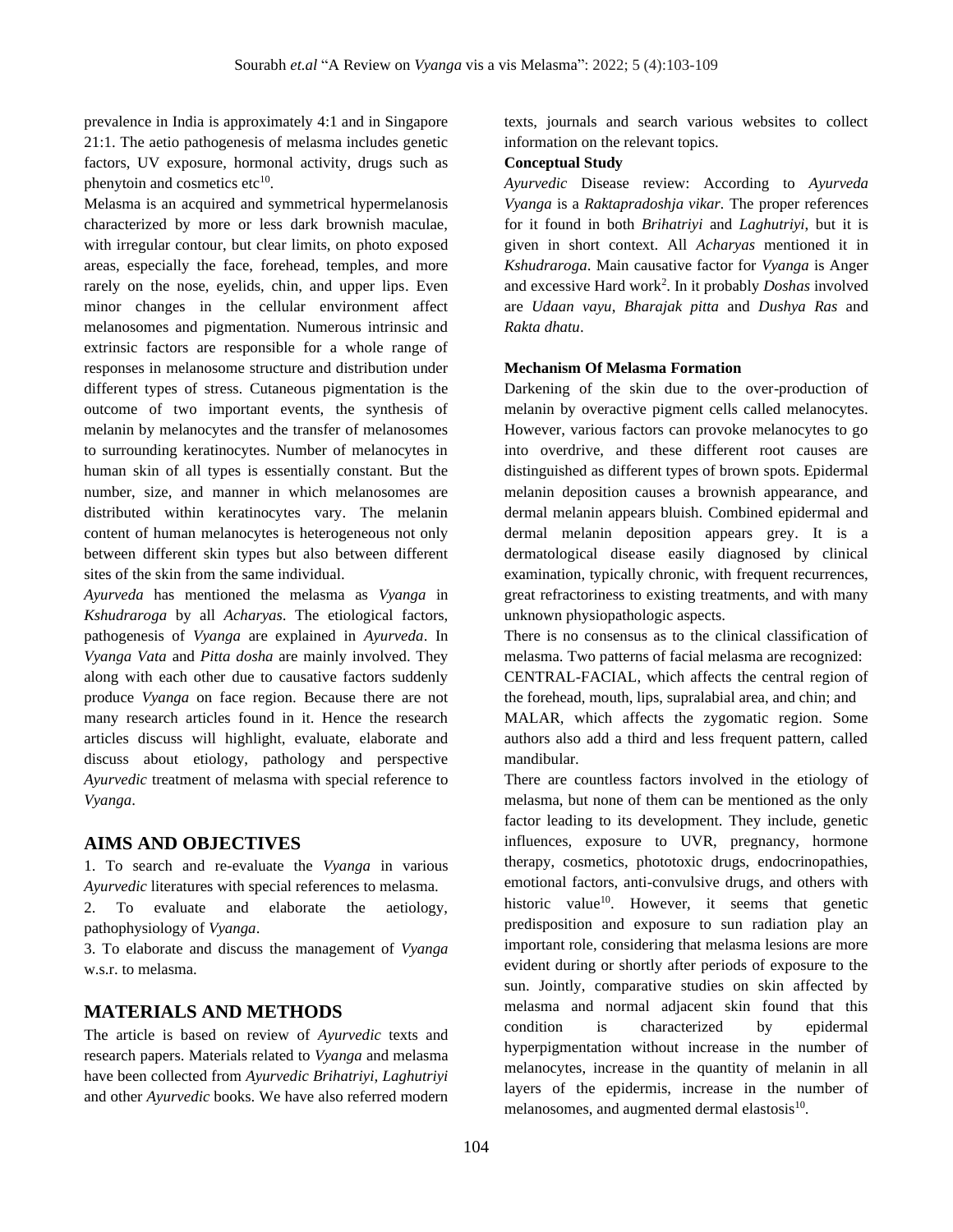However, in *Ayurveda*, Melasma has been elaborated as one of the *Kshudra rogas* (minor ailments). Melasma is called as *Vyanga* in *Ayurveda*. The literary meaning of *vyanga* is *"vi + aņga*"i.e. ('*vi*' means *vikŗta*, *vigata*, *vikala*) *vikŗta anga*. Description about *Vyanga* is found in almost all the *Ayurvedic* classics. *Kshudrarogas* are those group of disorders which are basically characterized by *alpa rupa* or these are also termed as *Alpa Vyadhi*,or as *Swalpa*, *Adhama* or *Krura Vyadhi*. The word *Vyaṅga* literally means - Spotted, speckled, freckles on the face, a blot or blemish. *Vyaṅga* has been described by all the *bṛihattrayī*. A detailed and separate description of *Vyanga* is described in the chapter of '*Kshudra Roga'* in Susruta Samhitā which includes *Nidana*, *laksasa*, *samprapti* and *sapekṣa nidana*. Both Caraka Saṁhitā and Suśruta Saṁhitā considers Vyaṅga as a 'Raktaja Roga' & a common *samprapti* for *Tilakalaka*, *Piplu*, *Vyanga* and Neelika in *Trisothiya Adhyaya* has been given<sup>1</sup>. Individuals who belong to *Pitta Prakṛti* are said to be prone to *Vyanga*. More elaborate description is available in *Astanga Hrdaya Uttaratantra*, in the *'Ksudra Roga PRAKARANA'* where in the *Dosanusara Laksanas* of the disease are explained in detail<sup>3</sup>. In *Madhyakala*, *Madhava Nidana, Sarangadhara Samhita*, *Bhavaprakasa, Cakradatta, Yogaratnakar* have described about the disease *Vyanga* in the context of *Kshudra roga*.

### **Causative Factor Of** *Vyanga***:**

*Acharya Charaka* did not specify the causes of *vyanga*. Overall according to him *pitta* vitiated causes are responsible of *vyanga<sup>1</sup> .* As per *Sushruta, krodha* and *aayasa* are the causes of *vyanga<sup>2</sup>* . *Madhavanidana* and *Yogaratnakara* also support *Sushruta's* point of view. According to *Astanga Samgraha* and *Astanga Hridaya*, *shoka* and *krodha* are the main causes for *vyanga<sup>3</sup>* .

### *Samprapti*

*Samprapti* is defined as the process involved in the pathogenesis of a disease by vitiated *Doshas* which are constantly circulating in the body. As *Acharyas* says, *Prakupita vata* due to Anger and hard work (*Krodh,ayaas*) along with *Pitta dosha* in combined form suddenly came to facial region (*Sahasaamukhamagatayam)* and produce blackish (*Shayav*) colour's thin (*Tanukam*) patches<sup>2</sup>.

### **Causative Factors**

Mainly anger and excessive hard work.

#### *Samprapti Ghatak*

*Dosha-Vata-pitta Dushya- Ras, Rakta Adhishthan-Mukhagat Tavak Vyadimarg- Bhahya Srotas- Rasvah, Raktavah Srotodushtiprakar-Sang Agni-Vishamagni Sadhaya-Asadhayata-Sadhaya*

#### *Symptoms (Rupa)*

1. Sudden onset on face region.

2. Painless, small and blackish in colour.

### **Clinical Types Of Disease**

According to the *Doshas* predominance disease may be categorised into 4 sub types.

1. *Vatika*-Blackish coloured and rough in nature.

2. *Paittika*-Blue coloured in centre and copper coloured in periphery.

3. *Kaphaja*-Whitish in colour and itchy nature.

4. *Raktaja*-In center copper and on periphery blood coloured associate with burning and tingling sensation.

#### **Modern Description Of Melasma**

Melasma is a most common acquired pigmentary disorder that manifests as symmetric hyperpigmented macules and patches that mainly affects the face. It is of brownish coloured appearance. This form of facial pigmentation is sometimes called chloasma, but its mean green coloured skin, so for this condition term melasma is preferred. Melasma has a deleterious impact on patient's life quality. This disorder is most common in women. But it can occur in men also.

#### **Epidemiology**

The prevalence of melasma is varies between 1.5% and 33.3% depending on the population. Melasma is more common in women than in men. Its prevalence in women is around 50%-70% in pregnancy stage and 8%-29% of women on O.C Pills. In men its prevalence between 20.5%-25.38% of the cases. In men malar pattern is more common than the centrofacial and mandibular patterns. A study conducted in male patients with melasma has shown that the levels of testosterone were low indicating a role of subtle testicular resistance in the pathogenesis of melasma. In men with melasma include the use of vegetable oils especially mustard oil on face and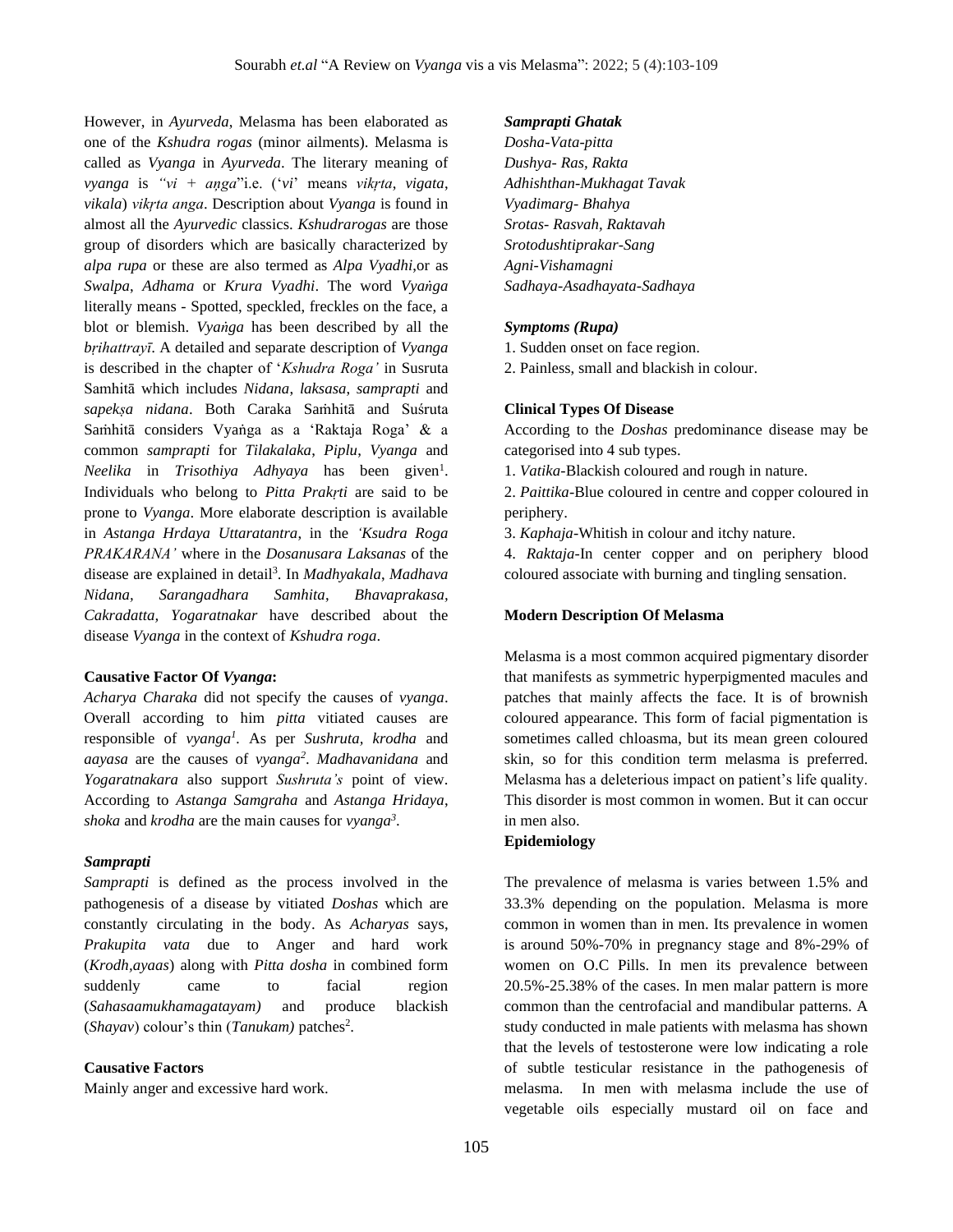diethylstilbestrol therapy for prostate cancer also as an etiological factors.

### **Etiology And Pathogenesis**

There are many factors implicated in etiology. These are Genetic backgrounds, UV radiation, pregnancy, OCPs, cosmetics and drugs such as phenytoin<sup>9</sup>.

## **Genetic Factors**

Racial and familial predisposition suggests that genetic factors contributes to pathogenesis of melasma. It is common in Hispanic and Asian racial groups with Fitzpatrick skin types 4-6. The rate of occurrence from different countries and even from same country shows a wide range of differences family history is associated with melasma on epidemiologic study.

#### **UV Radiation**

Sun exposure is generally one of the important cause of melasma. Repeated exposure to a suberythermal dose of UV radiation stimulates melanogenesis which increases skin melanin content. UV induced melanogenesis is mediated by direct effects of UV photons on DNA and on melanocyte membranes. Prolonged UV-B radiation exposure causes acute inflammation and elevation of histamine levels, leading to UV-B induced pigmentation<sup>9</sup>. **Sex Hormones**

A female preponderance suggests a role for the female sex hormones in the pathogenesis of melasma. It is a undesirable cutaneous effect of oral contraceptives. In relation to **pregnancy,** melasma is generally considered as a common physiologic skin change due to hormonal alterations<sup>10</sup>. Estrogens have an significant role in both physiological and pathological skin conditions including pigmentation. A few studies suggest that estrogen increase the mRNA expression of tyrosinase, tyrosinase related protein and the activity of tyrosinase in cultured normal human melanocytes.

### **ACTH**

Hyperpigmentation is also known to be caused by the stimulant effect of excess adrenocoticotropic hormone (ACTH) on the melanocytes to produce melanin<sup>9</sup>. The hyperpigmentation is caused by high levels of circulating ACTH that bind to the melanocortin 1 receptor on the surface of dermal melanoctes. Other melanocyte stimulating hormones produced by the pituitary and other tissues include alpha – MSH(contained within the ACTH molecule), beta- MSH, and gamma-MSH. When stimulated, the melanocyte changes the color of pigment

to dark brown or black.

# **PHENYTOIN**

Pigmentation resembling melasma develops in 10% of patients receiving phenytoin. The drug exerts direct action on melanocytes causing dispersion of melanin granules and also induces increased pigmentation in the basal epidermis. but pigmentation disappears in a few months after withdrawal of drugs<sup>10</sup>.

### **COSMETICS**

Tar, hydrocarbon derivatives like benzene, xylene and poor quality of mineral oil containing cosmetics play an important role by photo-toxic mechanism.

#### **Others Factors**

Cell to cell interactions play an important role in homeostasis of adult tissues. paracrine factors derived from dermal fibroblasts, abnormalities in dermal vasculature and factors regulating melanosome ph and ion transport in skin pigmentation may also be involved.

### **Classification Of Melasma**

On the depth of melanin pigments it is classified into 3 types.(Table 1)

1. Epidermal- It appears light brown in colour. In this type melanin deposit in basal and supra-basal layers of epidermis. In wood's light examination it show enhancement to contrast. It show good response to treatment.

2. Dermal- It is bluish grey in colour. In it melanin loaded melanophages seen in superficial and mid dermis. In wood's light examination it shows no enhancement. It responds poor to treatment.

3. Mixed- It is of dark brown colour. There melanin deposition found in the epidermis and dermis. In woods light examination some area shows contrast enhancement. It shows partial response to treatment.

### **Clinical Features**

Sanche et al classified melasma into three groups.

1. Centro facial: 63% cheek, forehead, upper lip, nose and chin.

2. Malar: 21% malar area on face

3. Mandibular: 16% ramus of mandible.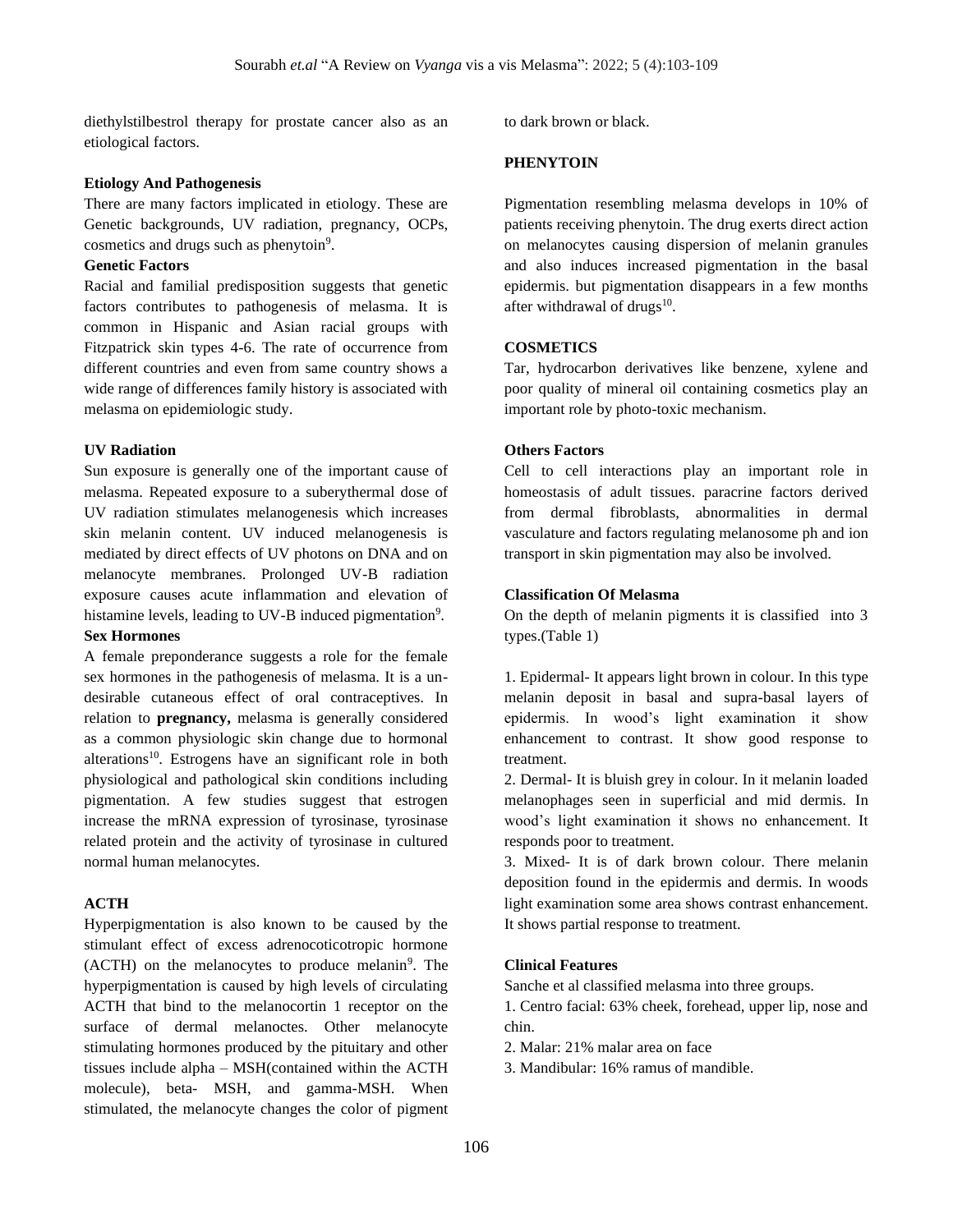#### *Ayurvedic* **Management**

*Ayurvedic* management mainly comprises of the followings.

1. Removal of cause *(Nidanparivarjan*)

2. *Shodhana chikitsa:*

- Bloodletting process(*shiravedana*)
- Massage(*Abhayanga*)- *Manjishathadisaneha KumkumadiTailam Kasisadighrita Sarshap oil*
- *Nasya -Bhringrajsvaras*

3 . *Shamanchikitisa* For Internal use: a). *Gandhpashan churan* b). *Somraji churan* c). *Avalgujaadi gutika* d). *Khadiroudak* 4. For external use*(lepa) Varnay Mahakashaya<sup>1</sup> Eladi Gana Arjuntvagaadi lepa<sup>6</sup> Savarnkarlepa Ingudi majja Manjishthadi lepa<sup>6</sup> Ayorajadi lepa Kanak tailam Aagardhoom tail Arakasheradi lepa<sup>6</sup> Kaliyakadi lepa<sup>6</sup> Shalmali lepa Yavchurnadi lepa Masoor lepa<sup>6</sup> Jaatiphaladi lepa<sup>6</sup> Navneetadi lepa<sup>6</sup> Dadhisaraadi lepa Jeerakadi lepa Dviharidraadi lepa Varnak lepa Rakshoghan lepa Raktachandanaadi lepa<sup>6</sup> Utpalaadi lepa Varuntavakchuran with Ajaadudh(Goat milk) Angraj lepa Udvartan Shirish, Lamajjak, Naagkeasr, Lodhra Haritaki+Lodhra+Neempatra+Karanj+Daadim bark*

# **DISCUSSION**

*Vyanga* has been elaborated in *Ayurveda* as a *Kshudra roga* (minor ailment), as it is not a serious or life threatening disorder but it seriously impact quality of life of person.

In *Samprapti* (Pathophysiological) process of *vyanga*, factors stated by *Acharya's* has given special emphasis towards psychological factors like *Krodha* (anger), *Shoka* (grief) and *Shrama* (exhaustion), which are commonly found in most of the patients<sup>2</sup>. In *Samprapti* of *Vyanga*, *Acharya Charaka* has mentioned that the aggravation of *Pitta* along with *Rakta* is the chief culprit for initiation of the pathology<sup>1</sup>.

*Ayurveda* as well as modern sciences advise the use of tropical as well as oral medications. Modern science describes the treatment as per the severity of *vyanga,* similarly *Ayurveda* has also advised *Raktamokshana* for severe cases of *vyaga*. *Ayurveda* belives in expelling the root causes of *vyanga* by giving *Sodhana Chikitsa*

Here an effort is made to compile scattered references of *vyanga* under one roof and also a comparison is made between *Ayurveda* and modern medicines with regards to understanding of *vyanga.*

# **CONCLUSION**

Melasma is a common pigmentary disorder having deleterious impact on patient's life quality. As per *Ayurveda* Vyanga is a disease mentioned in *Kshudrarogadhikar*. In *Ayurvedic* treaties there is a good answer to this disease because it has great treasure of single and compound drugs able to breakdown the *Samprapti* of *Vyang*.

**Acknowledgements:- Nil Conflict of Interest – None Source of Finance & Support – Nil**

# **REFERENCES**

- 1. Acharya YT, Agnivesha, Charak Samhita, AYURVEDA DIPIKA" commentary of Chakarpani datta, published by chaukhamba prakashan ,Varanasi.
- 2. Acharya YT Sushrutha, Sushrutha Samhita, Acharya with "nibandh sangrah"commentary of shri dalhan Acharya published, by chaukhamba prakashan ,Varanasi.
- 3. Shastri P, Vagbhata,Ashtang hridya, with sarvang sundra commentary of arundatta and Ayurveda rasayana of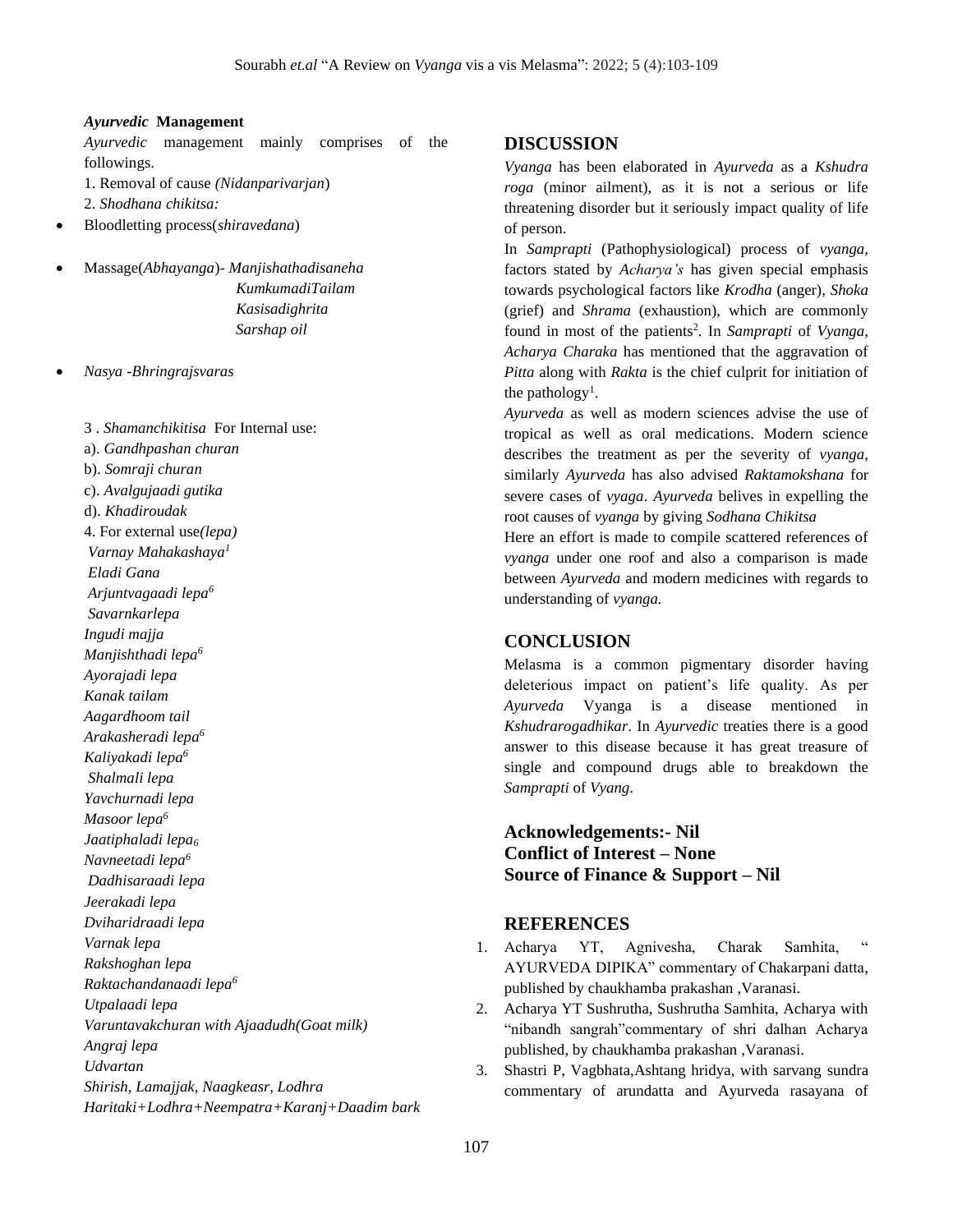himadri ,published by chaukhamba Sanskrit sansthan, Varanasi.

- 4. Mishra BH, Bhavamisra, Bhava prakasha, with vidyotini hindi commentary ,published by chaukhamba Sanskrit bhavna, Varanasi
- 5. Shashtri R,editor, Bhaisajya Ratnavali, reprinted Varanasi Chaukhamba Sanskrit sansthan,2009
- 6. Shastri RD, Bhaisajya Ratnavali by sen Govinda Das , Chaukhamba Sanskrit sansthan,Varanasi.
- 7. Churchil G, Davidsons Principle and Practice of Medicine – edited by living stone.
- 8. Bekhem J, Dorlands Pocket Medical Dictionary Oxford

and IBH Publishing.2009.

- 9. J.P.Harrison's Principle of internal Medicine 14 th Edition vol 2.
- 10. Bansal R, Essentials in dermatology ,venereology & leprology.2009.

**How to cite this article:** Sharma S, Samyal K "A Review On *Vyanga* Vis A Vis Melasma" IRJAY.[online]2022;5(4);103-109. Available from: [https://irjay.com](https://irjay.com/) DOI:https://doi.org/10.47223/IRJAY.2022.5415